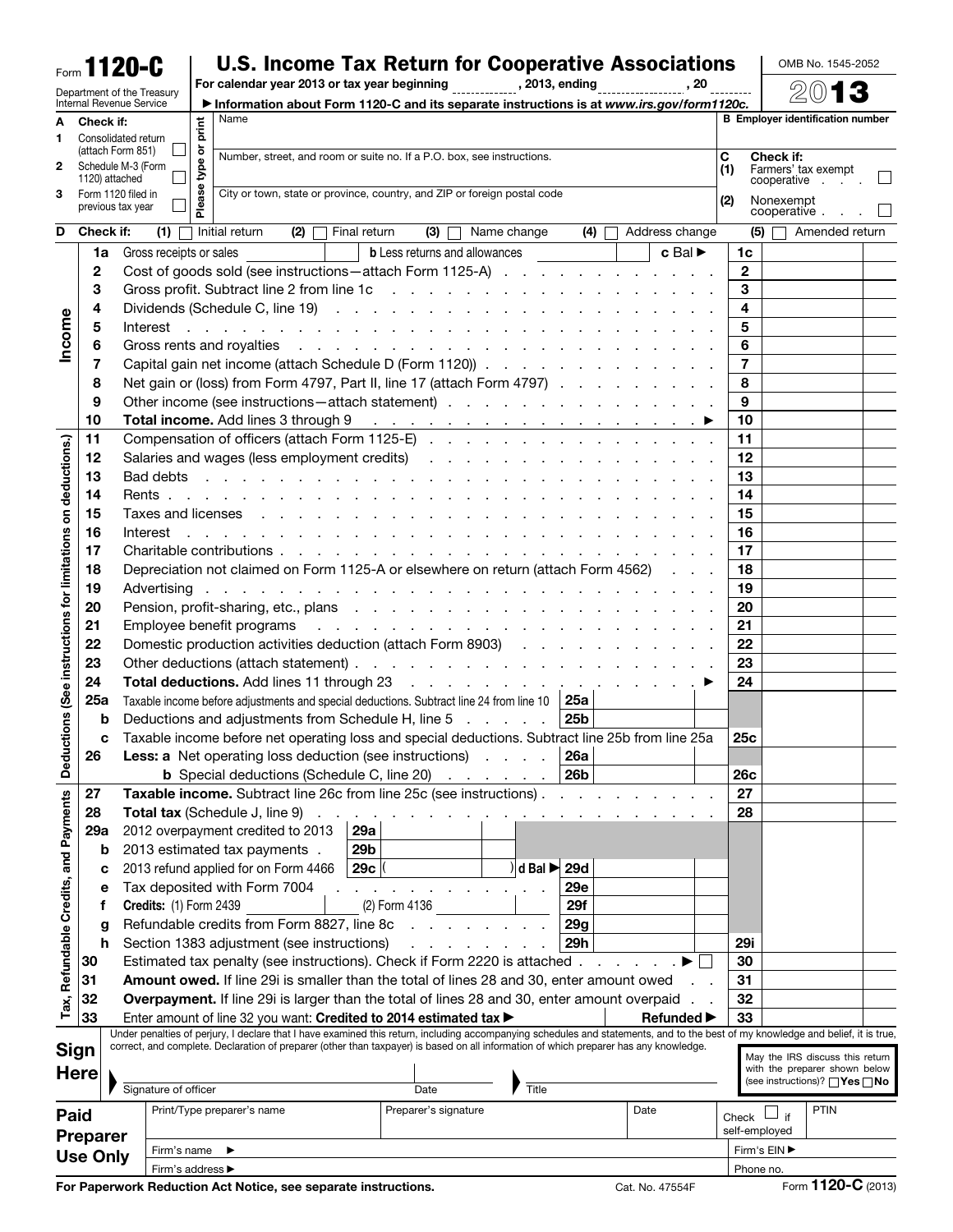|              | Form 1120-C (2013)                                                                                                                                                                                                                                            |                           |                     | Page 2                              |
|--------------|---------------------------------------------------------------------------------------------------------------------------------------------------------------------------------------------------------------------------------------------------------------|---------------------------|---------------------|-------------------------------------|
|              | Schedule C<br><b>Dividends and Special Deductions</b><br>(see instructions)                                                                                                                                                                                   | (a) Dividends<br>received | $(b)$ %             | (c) Deduction<br>$((a) \times (b))$ |
| $\mathbf{1}$ | Dividends from less-than-20%-owned domestic corporations (other than                                                                                                                                                                                          |                           |                     |                                     |
|              | debt-financed stock)                                                                                                                                                                                                                                          |                           | 70                  |                                     |
| $\mathbf{2}$ | Dividends from 20%-or-more-owned domestic corporations (other than                                                                                                                                                                                            |                           |                     |                                     |
|              | debt-financed stock)                                                                                                                                                                                                                                          |                           | 80                  |                                     |
| 3            | Dividends on debt-financed stock of domestic and foreign                                                                                                                                                                                                      |                           | See<br>instructions |                                     |
| 4            | Dividends on certain preferred stock of less-than-20%-owned public                                                                                                                                                                                            |                           |                     |                                     |
|              |                                                                                                                                                                                                                                                               |                           | 42                  |                                     |
| 5            | Dividends on certain preferred stock of 20%-or-more-owned public                                                                                                                                                                                              |                           |                     |                                     |
|              | utilities                                                                                                                                                                                                                                                     |                           | 48                  |                                     |
| 6            | Dividends from less-than-20%-owned foreign corporations and certain                                                                                                                                                                                           |                           |                     |                                     |
|              |                                                                                                                                                                                                                                                               |                           | 70                  |                                     |
| 7            | Dividends from 20%-or-more-owned foreign corporations and certain                                                                                                                                                                                             |                           |                     |                                     |
|              | <b>FSCs</b><br>and the contract of the contract of the contract of the contract of the contract of the contract of the contract of the contract of the contract of the contract of the contract of the contract of the contract of the contra                 |                           | 80                  |                                     |
| 8            | Dividends from wholly owned foreign subsidiaries                                                                                                                                                                                                              |                           | 100                 |                                     |
| 9            | <b>Total.</b> Add lines 1 through 8. See instructions for limitation                                                                                                                                                                                          |                           |                     |                                     |
| 10           | Dividends from domestic corporations received by a small business investment                                                                                                                                                                                  |                           |                     |                                     |
|              | company operating under the Small Business Investment Act of 1958                                                                                                                                                                                             |                           | 100                 |                                     |
| 11           | Dividends from affiliated group members                                                                                                                                                                                                                       |                           | 100                 |                                     |
|              |                                                                                                                                                                                                                                                               |                           | See                 |                                     |
| 12           | Dividends from certain FSCs<br>and the company of the company of the company of the company of the company of the company of the company of the company of the company of the company of the company of the company of the company of the company of the comp |                           | instructions        |                                     |
| 13           | Dividends from foreign corporations not included on lines 3, 6, 7, 8, 11,                                                                                                                                                                                     |                           |                     |                                     |
|              | or 12<br>the contract of the contract of the contract of the contract of the contract of the contract of the contract of                                                                                                                                      |                           |                     |                                     |
| 14           | Income from controlled foreign corporations under subpart F (attach<br>Form(s) 5471) $\cdots$ $\cdots$ $\cdots$ $\cdots$ $\cdots$ $\cdots$ $\cdots$ $\cdots$ $\cdots$                                                                                         |                           |                     |                                     |
| 15           | Foreign dividend gross-up                                                                                                                                                                                                                                     |                           |                     |                                     |
| 16           | IC-DISC and former DISC dividends not included on lines 1, 2, or 3                                                                                                                                                                                            |                           |                     |                                     |
| 17           |                                                                                                                                                                                                                                                               |                           |                     |                                     |
| 18           | Deduction for dividends paid on certain preferred stock of public utilities                                                                                                                                                                                   |                           |                     |                                     |
| 19           | Total dividends. Add lines 1 through 17. Enter here and on page 1,                                                                                                                                                                                            |                           |                     |                                     |
|              |                                                                                                                                                                                                                                                               |                           |                     |                                     |
| 20           | Total special deductions. Add lines 9, 10, 11, 12, and 18. Enter here and on page 1, line 26b                                                                                                                                                                 |                           | ▶                   |                                     |
|              |                                                                                                                                                                                                                                                               |                           |                     | $F_{\text{O}}$ 1120-C (2013)        |

Form 1120-C (2013)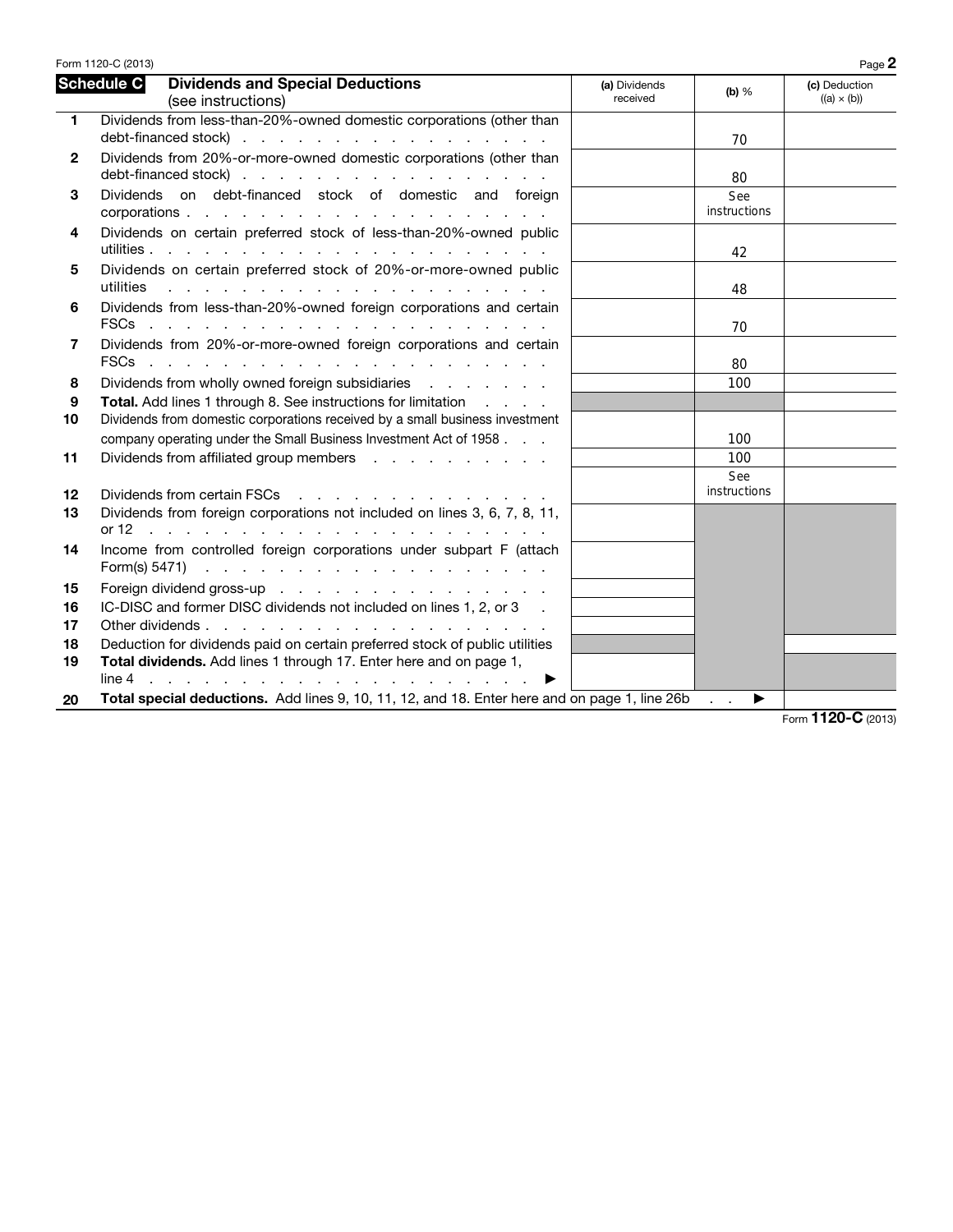| Form 1120-C (2013) | Page 3 |
|--------------------|--------|
|--------------------|--------|

## Schedule G Allocation of Patronage and Nonpatronage Income and Deductions. Before completing, see Schedule K, Question 14.

|        |                                                                                                                                                                                                                                | (a) Patronage           |                         | (b) Nonpatronage   |  |
|--------|--------------------------------------------------------------------------------------------------------------------------------------------------------------------------------------------------------------------------------|-------------------------|-------------------------|--------------------|--|
|        | Gross receipts or sales entering the series and series and series and series are series and series are series                                                                                                                  | $\mathbf{1}$            |                         |                    |  |
| 2      |                                                                                                                                                                                                                                | $\overline{2}$          |                         |                    |  |
| 3      | Gross profit. Subtract line 2 from line 1                                                                                                                                                                                      | 3                       |                         |                    |  |
| 4      | Other income enterprise and a series and a series and a series of the series of the series of the series of the series of the series of the series of the series of the series of the series of the series of the series of th | $\overline{\mathbf{4}}$ |                         |                    |  |
| 5      | Total income. Combine lines 3 and 4                                                                                                                                                                                            | 5                       |                         |                    |  |
| 6a     | Domestic production activities deduction (attach Form 8903)                                                                                                                                                                    | 6a                      |                         |                    |  |
| b      |                                                                                                                                                                                                                                | 6b                      |                         |                    |  |
| C      | Total deductions (add lines 6a and 6b)                                                                                                                                                                                         | 6с                      |                         |                    |  |
| 7      | Taxable income before section 1382, NOL, and special deductions. Subtract                                                                                                                                                      |                         |                         |                    |  |
|        | line 6c from line $5 \ldots \ldots \ldots \ldots \ldots \ldots \ldots \ldots \ldots \ldots$                                                                                                                                    | 7                       |                         |                    |  |
| 8      | Deductions and adjustments under section 1382 from Schedule H, line 5 (see                                                                                                                                                     |                         |                         |                    |  |
|        |                                                                                                                                                                                                                                | 8                       |                         |                    |  |
| 9а     | Net operating loss deduction (attach statement)                                                                                                                                                                                | 9а                      |                         |                    |  |
| b      | Special deductions (see instructions)                                                                                                                                                                                          | 9 <sub>b</sub>          |                         |                    |  |
| 10     | Taxable income. Subtract the total of lines 8, 9a, and 9b from line 7                                                                                                                                                          | 10                      |                         |                    |  |
| 11     | Combined taxable income. Combine columns (a) and (b) of line 10 (see                                                                                                                                                           |                         |                         |                    |  |
|        |                                                                                                                                                                                                                                | 11                      |                         |                    |  |
| 12     | Unused patronage loss (see instructions)                                                                                                                                                                                       | 12                      |                         |                    |  |
| 13     | Unused nonpatronage loss (see instructions)                                                                                                                                                                                    | 13                      |                         |                    |  |
|        | <b>Schedule H</b><br>Deductions and Adjustments Under Section 1382 (see instructions)                                                                                                                                          |                         |                         |                    |  |
|        |                                                                                                                                                                                                                                |                         |                         |                    |  |
| 1      | Dividends paid on capital stock (section 521 cooperatives only)                                                                                                                                                                |                         | $\mathbf{1}$            |                    |  |
|        |                                                                                                                                                                                                                                |                         |                         |                    |  |
| 2      | Nonpatronage income allocated to patrons (section 521 cooperatives only)                                                                                                                                                       |                         | $\mathbf{2}$            |                    |  |
| 3      | Patronage dividends:                                                                                                                                                                                                           |                         |                         |                    |  |
| a      |                                                                                                                                                                                                                                |                         | За                      |                    |  |
|        |                                                                                                                                                                                                                                |                         |                         |                    |  |
| b      |                                                                                                                                                                                                                                |                         | 3b                      |                    |  |
|        | Other property (except nonqualified written notices of allocation)                                                                                                                                                             |                         | 3 <sub>c</sub>          |                    |  |
| c<br>d | Money or other property (except written notices of allocation) in redemption of nonqualified written                                                                                                                           | <u>.</u>                |                         |                    |  |
|        | notices of allocation response to the contract of the contract of allocation response to the contract of the contract of the contract of the contract of the contract of the contract of the contract of the contract of the c |                         | 3d                      |                    |  |
| 4      | Domestic production activities deduction allocated to patrons enters and contact the control of the Domestic production activities deduction allocated to patrons and contact the control of the control of the control of the |                         | $\overline{\mathbf{4}}$ |                    |  |
|        |                                                                                                                                                                                                                                |                         |                         |                    |  |
| 5      | Total. Combine lines 1 through 4. Enter here and on page 1, line 25b, and Schedule G, line 8                                                                                                                                   |                         | 5                       |                    |  |
|        |                                                                                                                                                                                                                                |                         |                         | Form 1120-C (2013) |  |

Form **1120-C** (2013)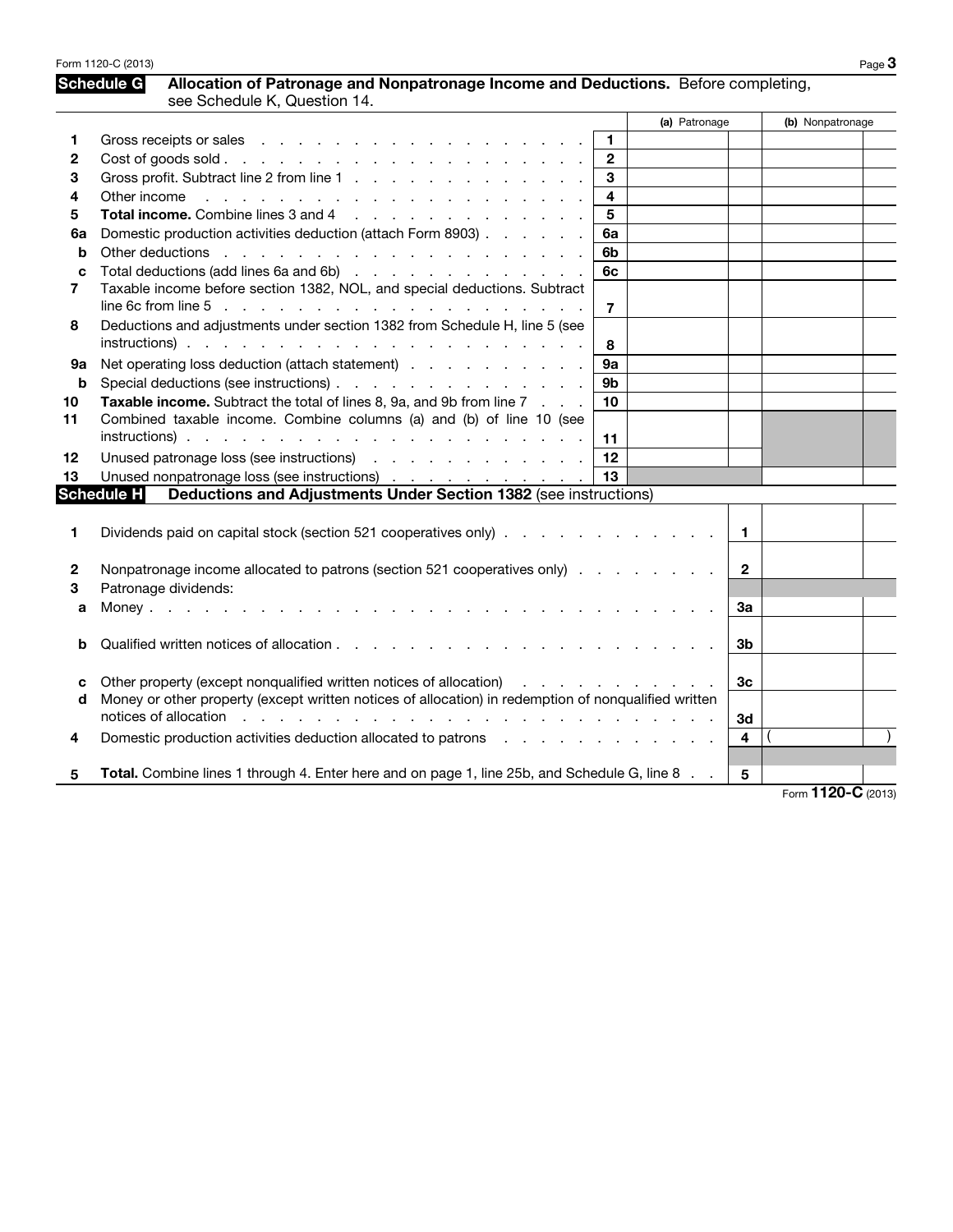|    | Form 1120-C (2013)                                                                                               |         |                  |                                                                                                   | Page 4 |
|----|------------------------------------------------------------------------------------------------------------------|---------|------------------|---------------------------------------------------------------------------------------------------|--------|
|    | Schedule J<br>Tax Computation (see instructions)                                                                 |         |                  |                                                                                                   |        |
| 1  | Check if the cooperative is a member of a controlled group (attach Schedule O (Form 1120)) $\blacktriangleright$ |         |                  |                                                                                                   |        |
| 2  | Income tax (see instructions)                                                                                    |         |                  | $\mathbf{2}$<br>the contract of the contract of the contract of the contract of the contract of   |        |
| 3  | Alternative minimum tax (attach Form 4626)                                                                       |         |                  | 3                                                                                                 |        |
| 4  | Add lines 2 and 3 $\ldots$ $\ldots$ $\ldots$ $\ldots$ $\ldots$ $\ldots$ $\ldots$ $\ldots$ $\ldots$ $\ldots$      |         |                  | 4                                                                                                 |        |
| 5a | Foreign tax credit (attach Form 1118)                                                                            |         |                  | 5a                                                                                                |        |
| b  | Credit from Form 8834 (see instructions)                                                                         |         |                  | 5b                                                                                                |        |
| с  | General business credit (attach Form 3800)                                                                       |         |                  | 5с                                                                                                |        |
| d  | Credit for prior year minimum tax (attach Form 8827)                                                             |         |                  | 5d                                                                                                |        |
| е  | Bond credits from Form 8912 (attach Form 8912)                                                                   |         |                  | 5е                                                                                                |        |
| 6  | <b>Total credits.</b> Add lines 5a through 5e                                                                    |         |                  | 6                                                                                                 |        |
| 7  | Subtract line 6 from line 4<br>and a state of the state<br><b>Contract Contract</b>                              |         |                  | $\overline{7}$                                                                                    |        |
| 8  | Other taxes. Check if from:<br>Form 4255<br>$\blacksquare$                                                       |         | $\Box$ Form 8611 | $\Box$ Other (attach statement)<br>8                                                              |        |
|    | Form 8902<br>$\blacksquare$                                                                                      |         |                  |                                                                                                   |        |
| 9  | Total tax. Add lines 7 and 8. Enter here and on page 1, line 28                                                  |         |                  | 9                                                                                                 |        |
|    | <b>Schedule K</b><br><b>Other Information</b> (see instructions)                                                 |         |                  |                                                                                                   |        |
|    |                                                                                                                  | Yes∣ No |                  |                                                                                                   | Yes No |
| 1  | Check accounting method:                                                                                         |         |                  | If "Yes," enter: (a) Percentage owned ▶ ______________                                            |        |
| a  | Cash<br>$\blacksquare$                                                                                           |         |                  | and (b) Owner's country                                                                           |        |
| b  | $\Box$ Accrual                                                                                                   |         |                  | c The cooperative may have to file Form 5472, Information                                         |        |
| c  | Other (specify) ▶<br>--------------------                                                                        |         |                  | Return of a 25% Foreign-Owned U.S. Corporation or a                                               |        |
| 2  | See the instructions and enter the:                                                                              |         |                  | Foreign Corporation Engaged in a U.S. Trade or Business.<br>Enter number of Forms 5472 attached > |        |
| а  |                                                                                                                  |         |                  |                                                                                                   |        |
| b  | Business activity $\blacktriangleright$                                                                          |         | 9                | Check this box if the cooperative issued publicly offered                                         |        |
| с  | Product or service ▶<br>----------------------------------                                                       |         |                  | debt instruments with original issue discount $\ldots$ .                                          |        |
| d  | Date of incorporation ▶                                                                                          |         |                  | If checked, the cooperative may have to file Form                                                 |        |
| 3  | Check the accounting method used to compute                                                                      |         |                  | 8281, Information Return for Publicly Offered                                                     |        |
|    | distributable patronage:                                                                                         |         |                  | Original Issue Discount Instruments.                                                              |        |
| а  | Book<br>$\vert \ \ \vert$                                                                                        |         | 10               | Enter the amount of tax-exempt income received or                                                 |        |
| b  | Tax<br>$\mathsf{L}$                                                                                              |         |                  | accrued during the tax year (for example, interest or                                             |        |
| C  | Other (specify) ▶                                                                                                |         |                  | extraterritorial income) ▶ \$                                                                     |        |
| 4  | At the end of the tax year, did the cooperative                                                                  |         | 11a              | Enter the number of foreign patrons at the end of                                                 |        |
|    | own, directly or indirectly, 50% or more of the                                                                  |         |                  | the tax year $\blacktriangleright$                                                                |        |
|    | voting stock of a domestic corporation? (For                                                                     |         | b                | Enter the total amount of patronage distributions                                                 |        |
|    | rules of attribution, see section 267(c).)                                                                       |         |                  | described in (or deducted under) IRC 1382(b) paid                                                 |        |
|    | If "Yes," attach a statement showing: (a) name<br>and employer identification number (EIN), (b)                  |         |                  | or allocated to foreign patrons ▶                                                                 |        |
|    | percentage owned, and (c) taxable income or                                                                      |         | 12               | If the cooperative has an NOL for the tax year and is                                             |        |
|    | (loss) before NOL and special deductions of                                                                      |         |                  | electing to forego the carryback period, check here $\blacktriangleright \Box$                    |        |
|    | such corporation for the tax year ending with or                                                                 |         |                  | If the cooperative is filing a consolidated return, the                                           |        |
|    | within your tax year.                                                                                            |         |                  | statement required by Regulations section 1.1502-21(b)                                            |        |
| 5  | Is the cooperative a subsidiary in an affiliated                                                                 |         |                  | (3) must be attached or the election will not be valid.                                           |        |
|    | group or a parent-subsidiary controlled group?                                                                   |         | 13               | Enter the available NOL carryover from prior tax years                                            |        |
|    | If "Yes," enter name and EIN of the parent                                                                       |         |                  | (Do not reduce it by any deduction on page 1, line                                                |        |
|    | $corporation$ $\blacktriangleright$                                                                              |         |                  | 26a.)                                                                                             |        |
|    |                                                                                                                  |         |                  | Nonpatronage > \$                                                                                 |        |
| 6  | At the end of the tax year, did any individual,                                                                  |         |                  |                                                                                                   |        |
|    | partnership, corporation, estate, or trust own,                                                                  |         | 14               | Are the cooperative's total receipts (page 1, line 1a                                             |        |
|    | directly or indirectly, 50% or more of the<br>cooperative's voting stock? (For rules of                          |         |                  | plus lines 4 through 9) for the tax year and its total                                            |        |
|    | attribution, see section $267(c)$ . $\ldots$ .                                                                   |         |                  | assets at the end of the tax year less than \$250,000?                                            |        |
|    | If "Yes," attach a statement showing name and                                                                    |         |                  | If "Yes," the cooperative is not required to complete                                             |        |
|    | identifying number. (Do not include any                                                                          |         |                  | Schedules G, L, M-1, or M-2. Instead, enter the total                                             |        |
|    | information already entered in 5 above.) Enter                                                                   |         |                  | amount of cash distributions and the book value of                                                |        |
|    | percentage owned ▶                                                                                               |         |                  | property distributions (other than cash) made during                                              |        |
| 7  | Enter the cooperative's total assets (see                                                                        |         |                  | the tax year. $\triangleright$ \$                                                                 |        |
|    | instructions) $\triangleright$ \$                                                                                |         | 15               | Enter the amount of outstanding nonqualified                                                      |        |
| 8  | At any time during the tax year, did one foreign                                                                 |         |                  | notices of allocation (attach statement) ▶                                                        |        |
|    | person own, directly or indirectly, at least 25%                                                                 |         |                  |                                                                                                   |        |
|    | of (a) the total voting power of all classes of<br>stock of the cooperative entitled to vote or (b)              |         |                  |                                                                                                   |        |
|    | the total value of all classes of stock of the                                                                   |         |                  |                                                                                                   |        |
|    | cooperative?                                                                                                     |         |                  |                                                                                                   |        |